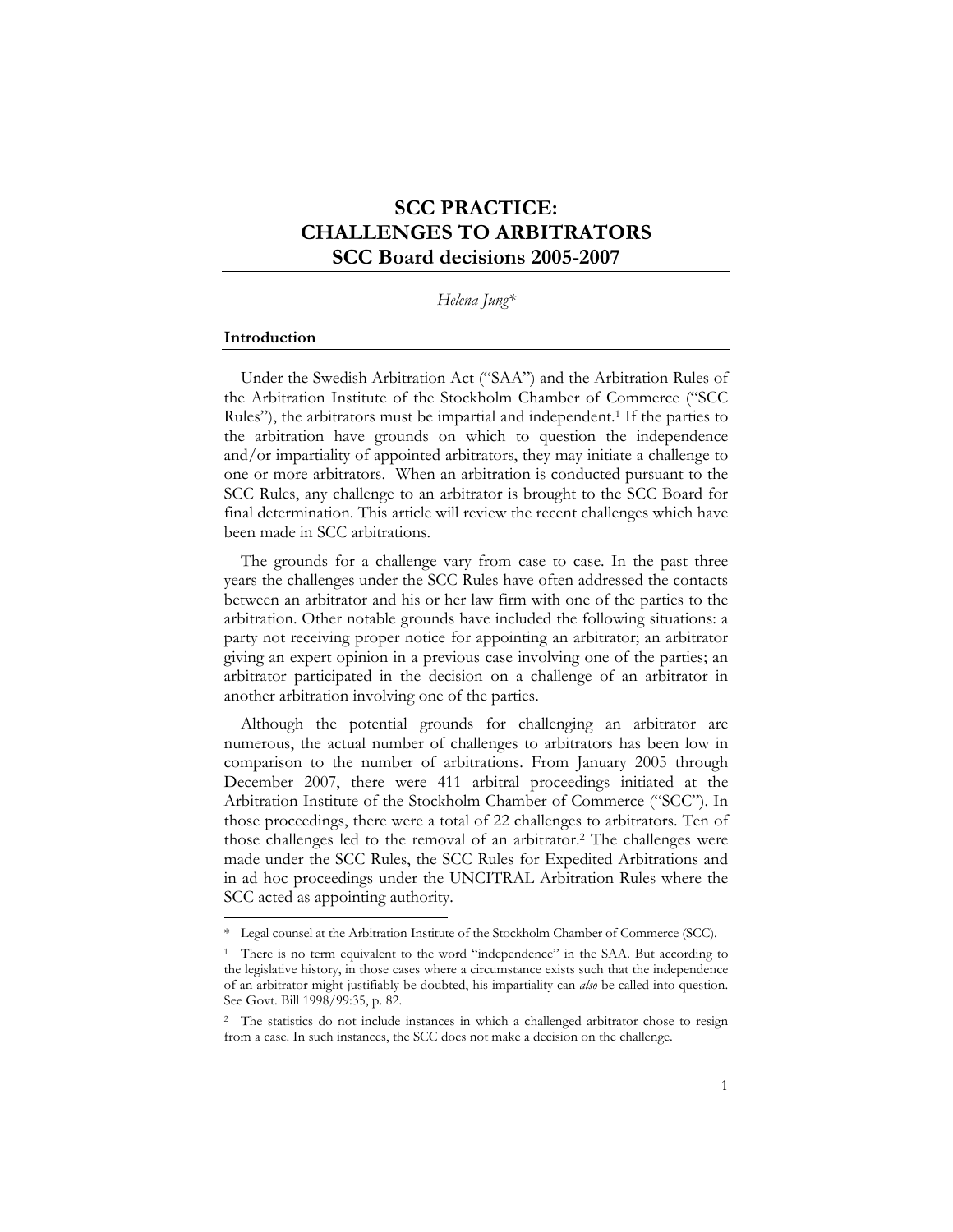The number of challenges does not seem to follow the number of initiated proceedings. In 2005, there were 100 cases initiated at the SCC and 11 challenges to arbitrators. In 2006 there were 141 cases initiated and six challenges. In 2007, the SCC experienced the highest number of cases in its history with 170 cases, yet there were only five challenges. Even if one considers that some of the challenges originated from the same cases or cases handled in parallel by the same arbitrator, there appears to be no clear relationship between the caseload and the number of challenges.

**Diagram** Part of initiated cases where one or more challenges were made



As the SAA is applicable to most arbitrations which are administered by the SCC, an account of the relevant section of the SAA will follow. Thereafter the challenge procedure under the SCC Rules is described, followed by a presentation of six of the recent cases from the SCC. As the SCC promotes a homogenous international standard it uses the International Bar Association's guidelines ("IBA Guidelines") as a tool when judging conflicts of interest in international arbitration. A reference is made to the applicable section, if any, of the IBA Guidelines, in relation to each of the described cases.

#### **Swedish Arbitration Act (SAA)**

The SAA is applicable to arbitrations that take place in Sweden. The Swedish Act invests parties with the right to freely choose their arbitrators and allows that any person who possesses full legal capacity in regard to his actions and his property may act as an arbitrator. However, the SAA requires that an arbitrator shall be impartial. If a party so requests, an arbitrator shall be removed if there exists any circumstance, which may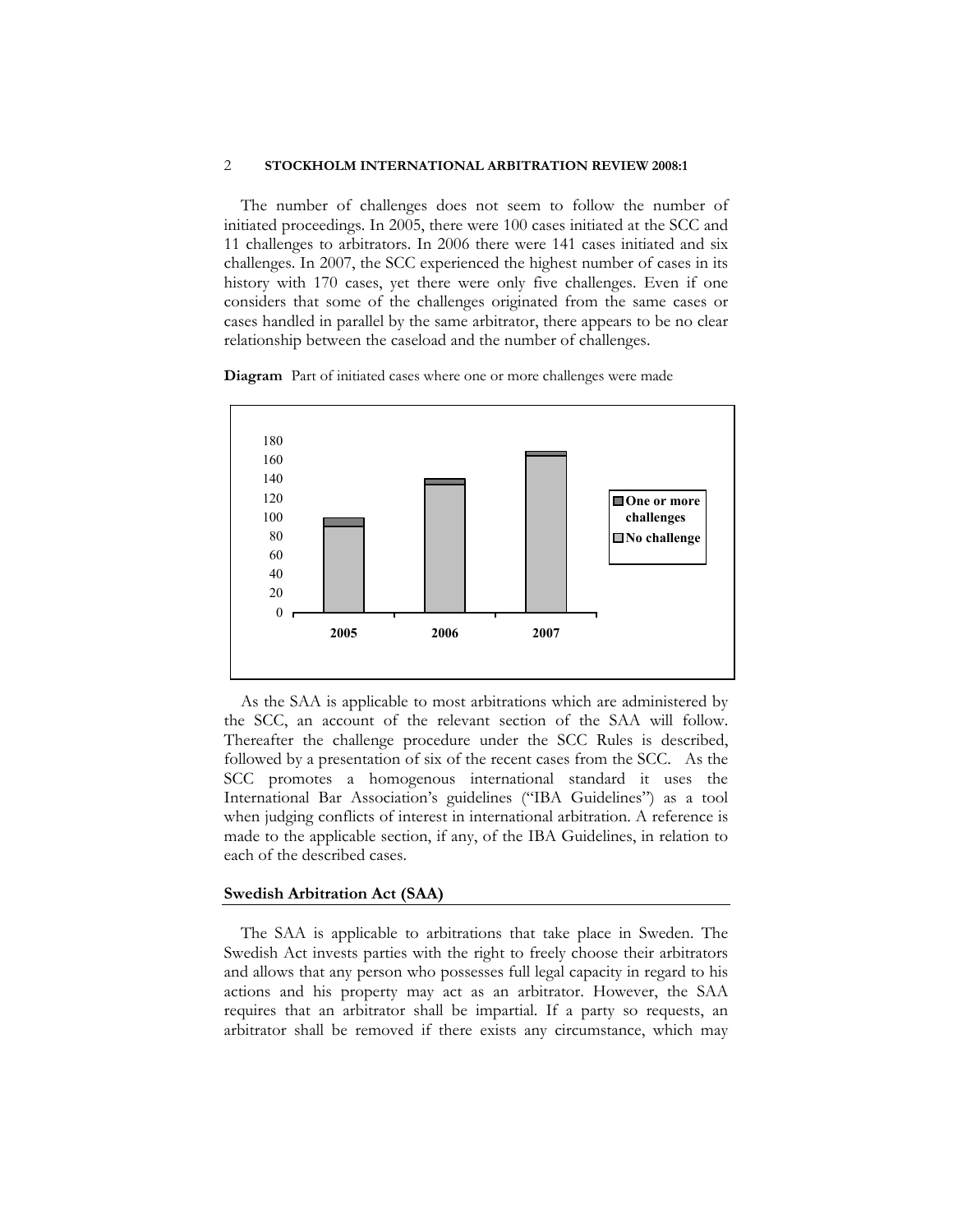diminish confidence in the arbitrator's impartiality. Unlike many national arbitration laws, the SCC sets out a non-exhaustive list of circumstances that are deemed to constitute grounds for challenge. These are:

- 1. Where the arbitrator or a person closely associated with him is a party, or otherwise may expect a benefit or detriment worth attention, as a result of the outcome of the dispute;
- 2. Where the arbitrator or a person closely associated with him is the director of a company or any other association which is a party, or otherwise represents a party or any other person who may expect a benefit or detriment worth attention as a result of the outcome of the dispute;
- 3. Where the arbitrator has taken a position in the dispute, as an expert or otherwise, or has assisted a party in the preparation or conduct of his case in the dispute; or
- 4. Where the arbitrator has received or demanded compensation in violation of section 39, second paragraph.

It is important to note that the above quoted section is not exhaustive, but merely gives examples of when an arbitrator is disqualified. Thus, an arbitrator may be considered partial due to other circumstances than the ones enumerated in the SAA. The section does, however, serve as an important guideline as regards which situations may give rise to justifiable doubts to the arbitrator's impartiality.

The SAA provides that the parties may decide that an arbitration institution shall finally determine a challenge. According to the SCC Rules, the SCC Board decides on a challenge. The SCC decision is final. When an arbitration is not administered by the SCC or another institution, then the SAA provides that the challenge shall be decided by the arbitral tribunal and this decision may be reviewed by the District Court.

#### **Challenges under the SCC Rules**

The SCC has no pre-established list from which arbitrators must be selected. The parties may appoint any person of any nationality and profession as arbitrator, so long as he or she is impartial and independent. A person asked to accept an appointment as arbitrator must disclose any circumstance likely to give rise to justifiable doubts as to his or her impartiality and independence. If he or she is appointed even though there was something to disclose, he or she shall immediately, in a written statement, make the same disclosure to the parties and the other arbitrators.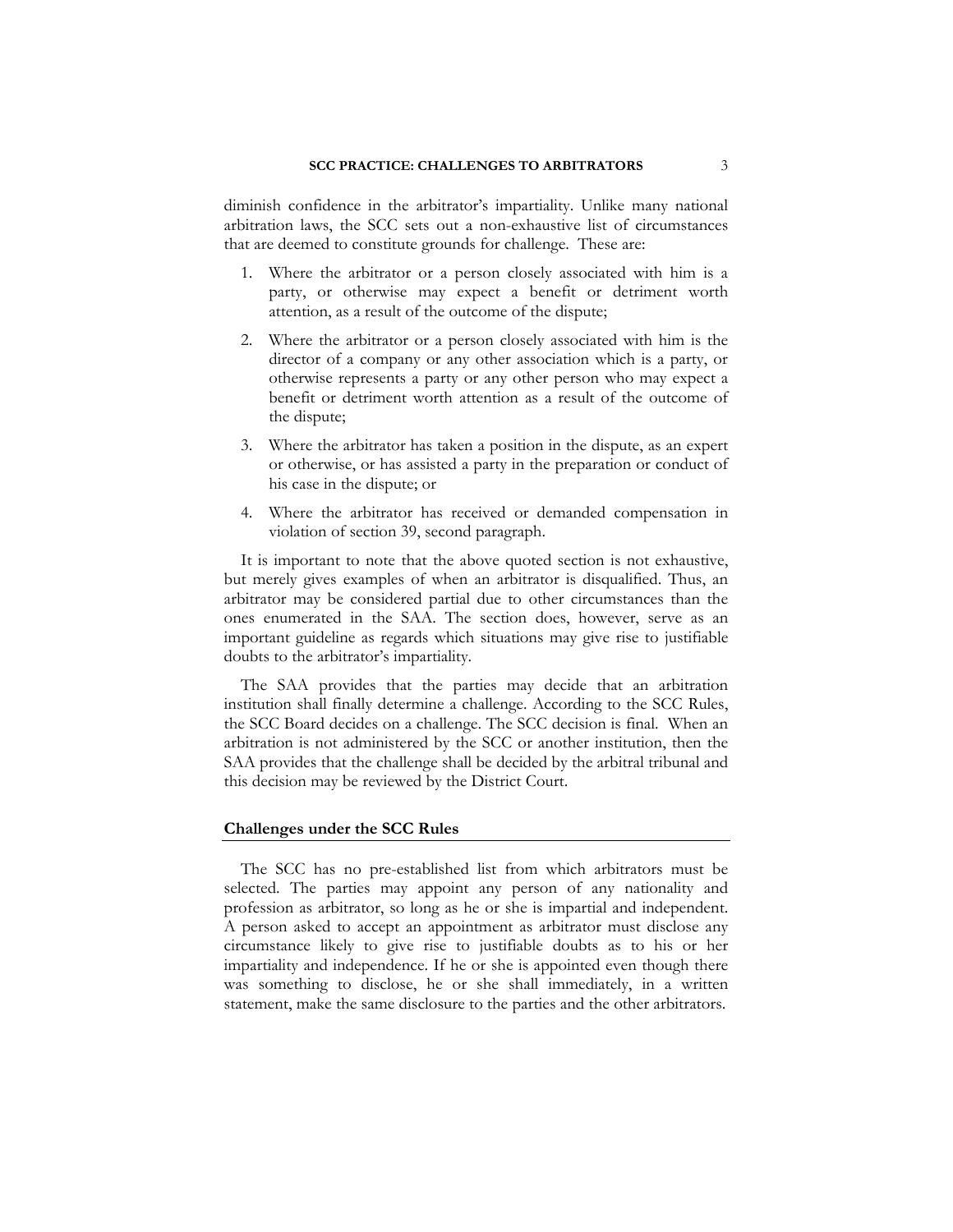In order to facilitate the disclosure process, the SCC provides each arbitrator, whether party-appointed or appointed by the SCC, with a Confirmation of Acceptance form, i.e. a standard form to be completed and signed by the arbitrator. The form gives the arbitrator an opportunity to, besides declaring his or her independence and impartiality, disclose any other circumstances he or she finds appropriate. When completed and signed, the Confirmation of Acceptance form is returned to the SCC, which forwards it to the parties and the other arbitrators. If the Confirmation of Acceptance contains a disclosure it is for the parties to asses its content and, if so deemed motivated, act accordingly. The SCC does not take any action ex officio where a form contains a disclosure. Furthermore, an arbitrator, who in the course of the proceedings becomes aware of any circumstances, which may disqualify him or her, must immediately, in writing, inform the parties and the co-arbitrators thereof.

Pursuant to the SCC Rules, a party who wishes to challenge an arbitrator shall send a written statement to the SCC setting forth the reasons for such challenge. Notification of the challenge must be made within 15 days from the date on which the allegedly disqualifying circumstance became known to the party. Failure by a party to notify the SCC within the time stipulated will be considered a waiver of the right to initiate a challenge.

If the SCC receives a challenge of an arbitrator, the parties and the arbitrators are provided an opportunity to comment on the challenge before a decision is made. Generally, the parties and the arbitrators are given a time limit of one week to submit comments. When the time limit has passed, the SCC Board will decide upon the challenge. If the Board finds an arbitrator disqualified, the arbitrator is released.

Should the SCC decide to release the arbitrator, the SCC shall, if the SCC has appointed the released arbitrator, appoint another arbitrator, replacing the person being released. If the released arbitrator was party-appointed, the appointing party will be given an opportunity to appoint a new arbitrator, unless otherwise deemed appropriate by the Board.

As a general rule, the SCC does not provide reasons for its decisions concerning challenges of arbitrators regardless of whether a challenge is dismissed or sustained. Therefore you find, in the below description of six recent cases from the SCC, included the correspondence between the parties but excluded any reasons by the SCC. Thereafter brief comments are made on what conclusions might be drawn from the recent practice.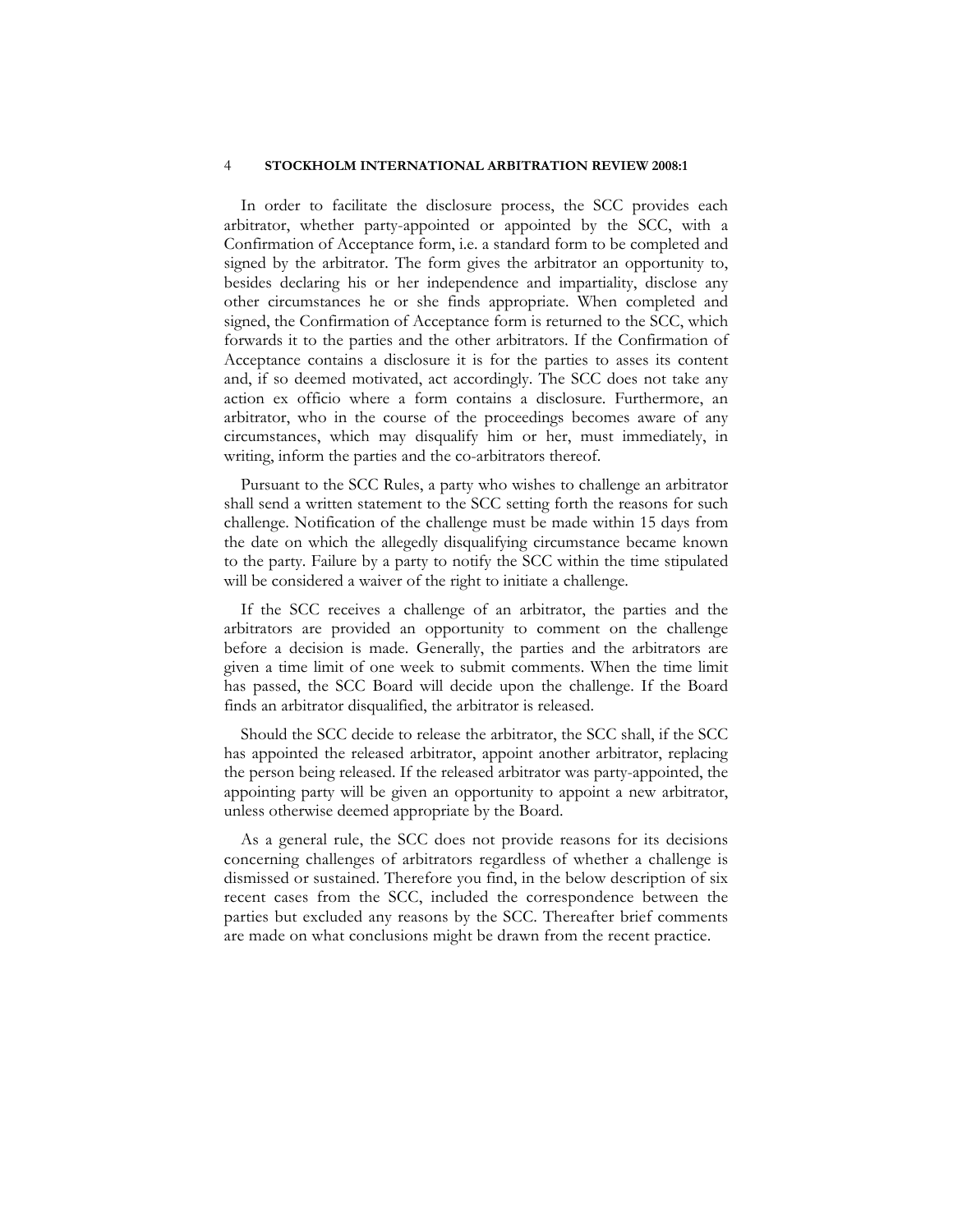### **6 Case Studies**

### **CASE 1 SCC Arbitration V (053/2005)**

Challenge by the Respondent of the Chairperson appointed by the partyappointed arbitrators

### **Nationality of the Parties:**

 Claimant: Swedish Respondent: Latvian

### **Place of Arbitration:**

Helsinki

# **Nationality of the Arbitrators:**

 Chairperson: Finnish Co-Arbitrator: Swedish Co-Arbitrator: Latvian

### **Applicable Rules:**

SCC Rules for Expedited Arbitrations

### **Language:**

English

# **Applicable section in the IBA Guidelines:**

The situation described below can be found on the Orange List<sup>3</sup>, section 3.1.4. The section addresses the situation in which the arbitrator's law firm has within the past three years acted for one of the parties or an affiliate of one of the parties in an unrelated matter without the involvement of the arbitrator.

### **FACTS**

 $\overline{a}$ 

The Claimant and the Respondent entered into a service agreement. The Claimant was to provide the Respondent with legal services. The Respondent failed to pay in full the agreed professional fees to the

<sup>3</sup> The Orange List is a non-exhaustive enumeration of specific situations which (depending on the facts of a given case) in the eyes of the parties may give rise to justifiable doubts as to the arbitrator's impartiality or independence. According to the IBA Guidelines the arbitrator has a duty to disclose situations falling under the Orange List. In all these situations, the parties are deemed to have accepted the arbitrator if, after disclosure, no timely objection is made.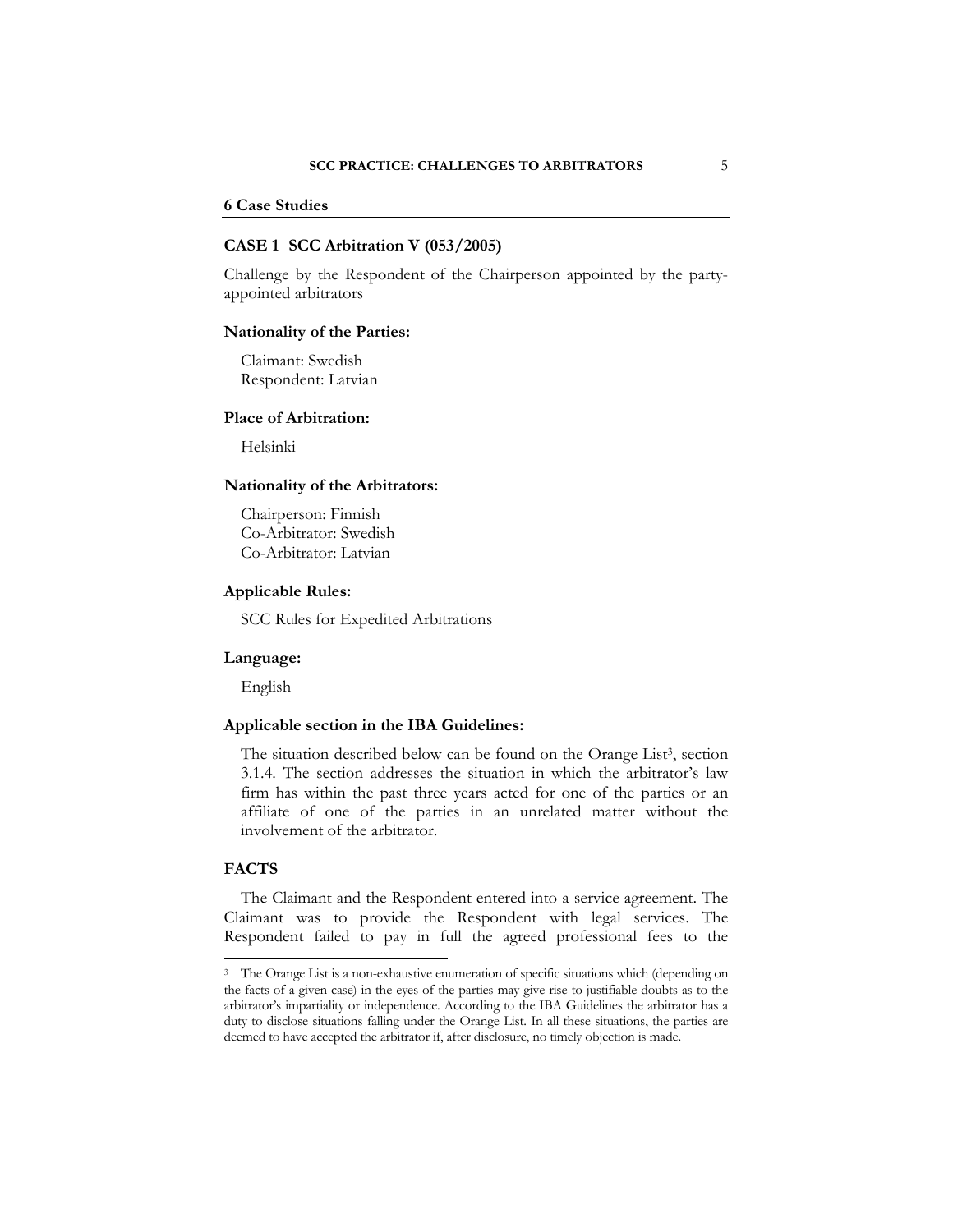Claimant. Pursuant to the parties agreement the Claimant initiated arbitration. According to the arbitration clause applicable as between the parties, the arbitral tribunal was to consist of three arbitrators. The two party-appointed arbitrators where according to the clause instructed to appoint the Chairperson of the tribunal. The Chairperson declared himself impartial and independent but made certain disclosures in his Confirmation of Acceptance form to the SCC. He declared that his law firm had during recent years been given a number of assignments from the Claimant.

### **CHALLENGE BY RESPONDENT**

The Respondent challenged the Chairperson based on the disclosures he made in his Confirmation of Acceptance form. The Respondent argued that since the law firm of the Chairperson had provided services for the Claimant he couldn't be objective and independent in the pending case.

### **CLAIMANT'S COMMENTS**

The Claimant stated that it did not wish to comment on the challenge.

# **ARBITRATOR APPOINTED BY THE CLAIMANT**

The arbitrator appointed by the Claimant submitted that it was his understanding that the law firm of the Chairperson no longer had assignments for the Claimant. He stated that since the Chairperson himself had not had any assignments for the Claimant the present circumstances did not disqualify him as arbitrator in the pending case.

### **ARBITRATOR APPOINTED BY THE RESPONDENT**

The arbitrator appointed by the Respondent stated that he did not know of the relationship between the Chairperson's law firm and the Claimant at the time the Chairperson was appointed. He further stated that he did not see any formal circumstances on which to challenge the Chairperson. He stated that the situation could however give rise to some ethical questions. He stated that he would respect any decision on the challenge as given by the SCC Board.

### **CHALLENGED ARBITRATOR** (Chairperson)

The Chairperson stated that he had himself not worked on any assignments for the Claimant. He further stated that his law firm had had three assignments for the Claimant in 2005. Three companies tied to his law firm had had assignments for the Claimant in 2005. Finally the Chairperson stated that his law firm was not financially dependent on the Claimant.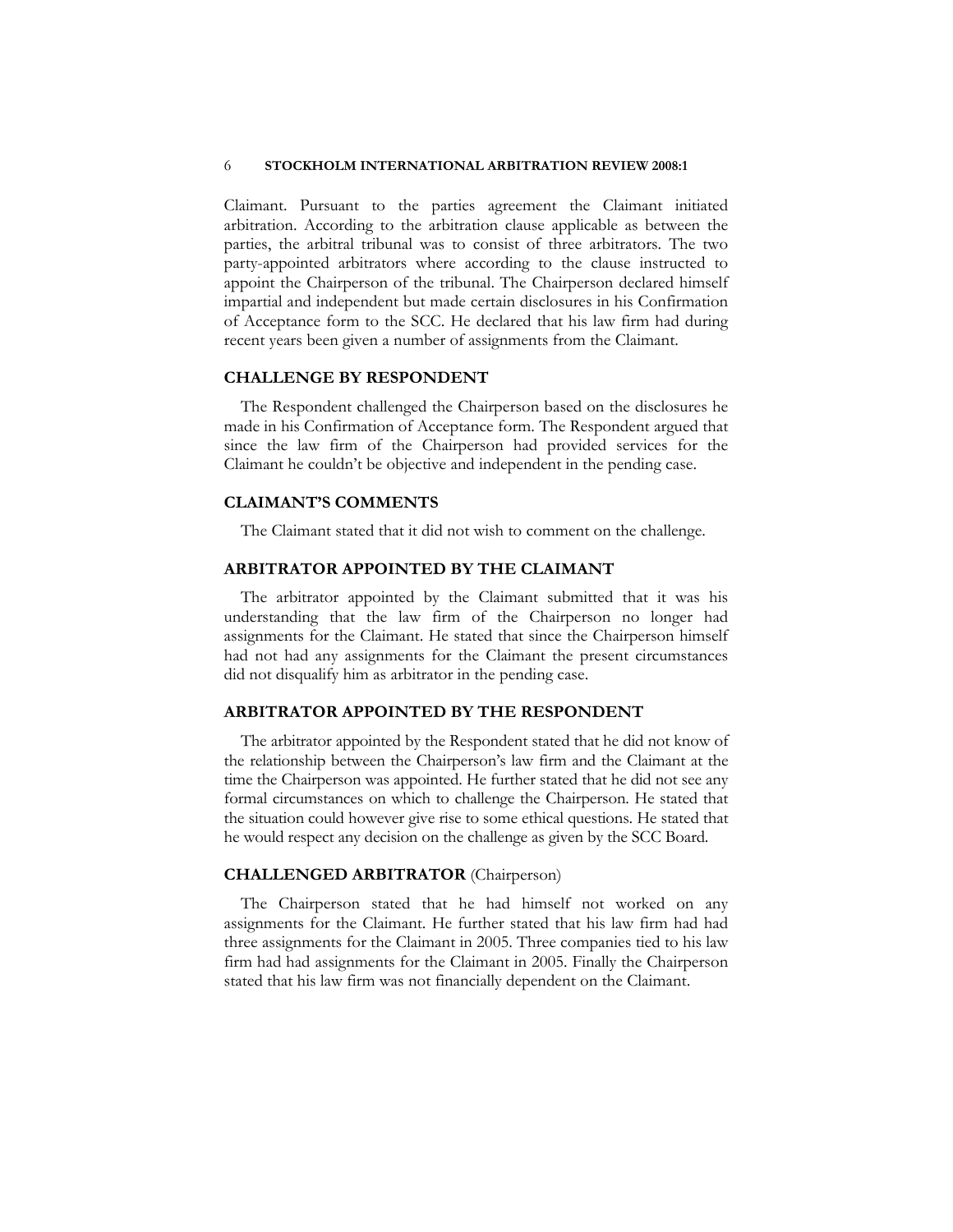# **SCC DECISION**

The challenge to the Chairperson was sustained. The arbitrator was released from the appointment.

### **CASE 2 SCC Arbitration V (078/2005)**

Challenge by the Respondent of the sole arbitrator appointed by the SCC Board

### **Nationality of the Parties:**

 Claimant: Cypriote Respondent: Saudi Arabian

#### **Place of Arbitration:**

Stockholm

# **Nationality of the Arbitrator:**

Sole Arbitrator: French

### **Applicable Rules:**

SCC Rules

#### **Language:**

English

# **Applicable section in the IBA Guidelines:**

The situation described below does not correspond to any of the specific situations described in the guidelines.

# **FACTS**

The Claimant and the Respondent entered into a representation agreement. The Claimant had been appointed to represent the Respondent within a certain geographical area. The Claimant initiated arbitration and claimed that the Respondent had terminated its payments to the Claimant in breach of the agreement. The dispute was to be resolved by a sole arbitrator who was appointed via a list procedure. The Respondent challenged the arbitrator appointed.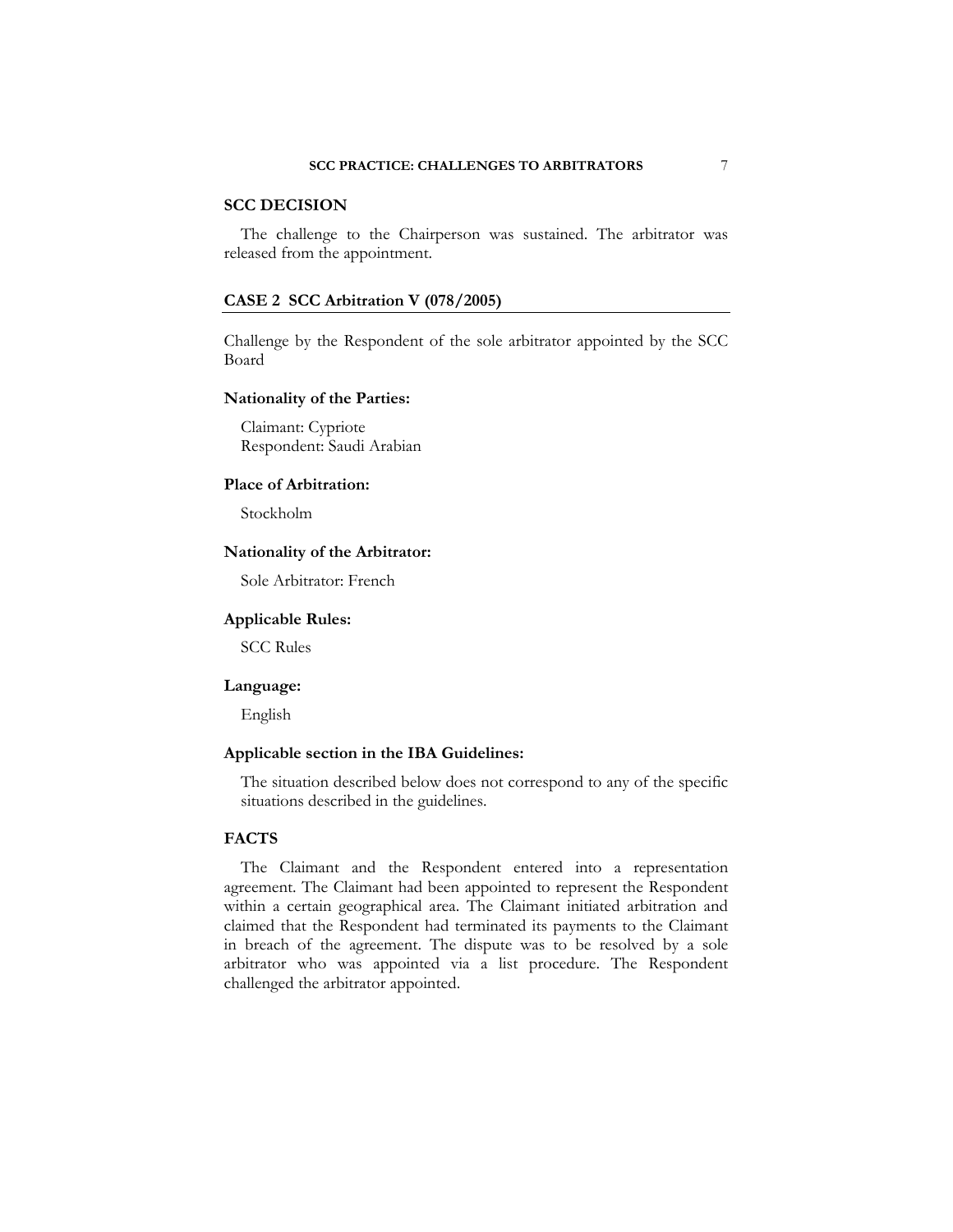### **CHALLENGE BY RESPONDENT**

The Respondent asserted that there had been irregularities and improprieties in the proceedings before the SCC and before the arbitrator. The Respondent asserted that the SCC had sent communications to another address than that reported to the SCC by the Respondent, thereby preventing them from exercising their rights in relation to the appointment of the arbitrator. The Respondent further argued that the arbitrator, by failing to examine these issues, had unlawfully seized and assumed jurisdiction. The Respondent requested that the SCC dismiss the arbitrator due to his failure to perform his functions in an adequate manner.

### **CHALLENGED ARBITRATOR**

The arbitrator reverted stating that the letters that the Respondent claimed not to have received where communicated prior to his appointment. Therefore the sending of those letters did not concern the manner in which the arbitrator had conducted the proceedings. The arbitrator further stated that matters concerning the appointment of the arbitrator where not the arbitrator's responsibility.

# **CLAIMANT'S COMMENTS**

The Claimant reverted stating that the Respondent should be stopped from raising the present challenge. The Claimant stated that the Respondent had had opportunity to raise these issues earlier in the proceedings and that the Respondent was trying to avoid providing a reply on the merits of the case. The Claimant requested that the challenge be dismissed without being tried on its merits.

# **SCC DECISION**

The SCC did not find any ground for disqualification of the arbitrator. The challenge was dismissed.

#### **CASE 3 SCC Arbitration V (002/2006)**

Challenge by the Respondents of the arbitrator appointed by the Claimant and a challenge by the Claimant of the arbitrator appointed by the Respondents.

#### **Nationality of the Parties:**

 Claimant: Swedish Respondents: Swedish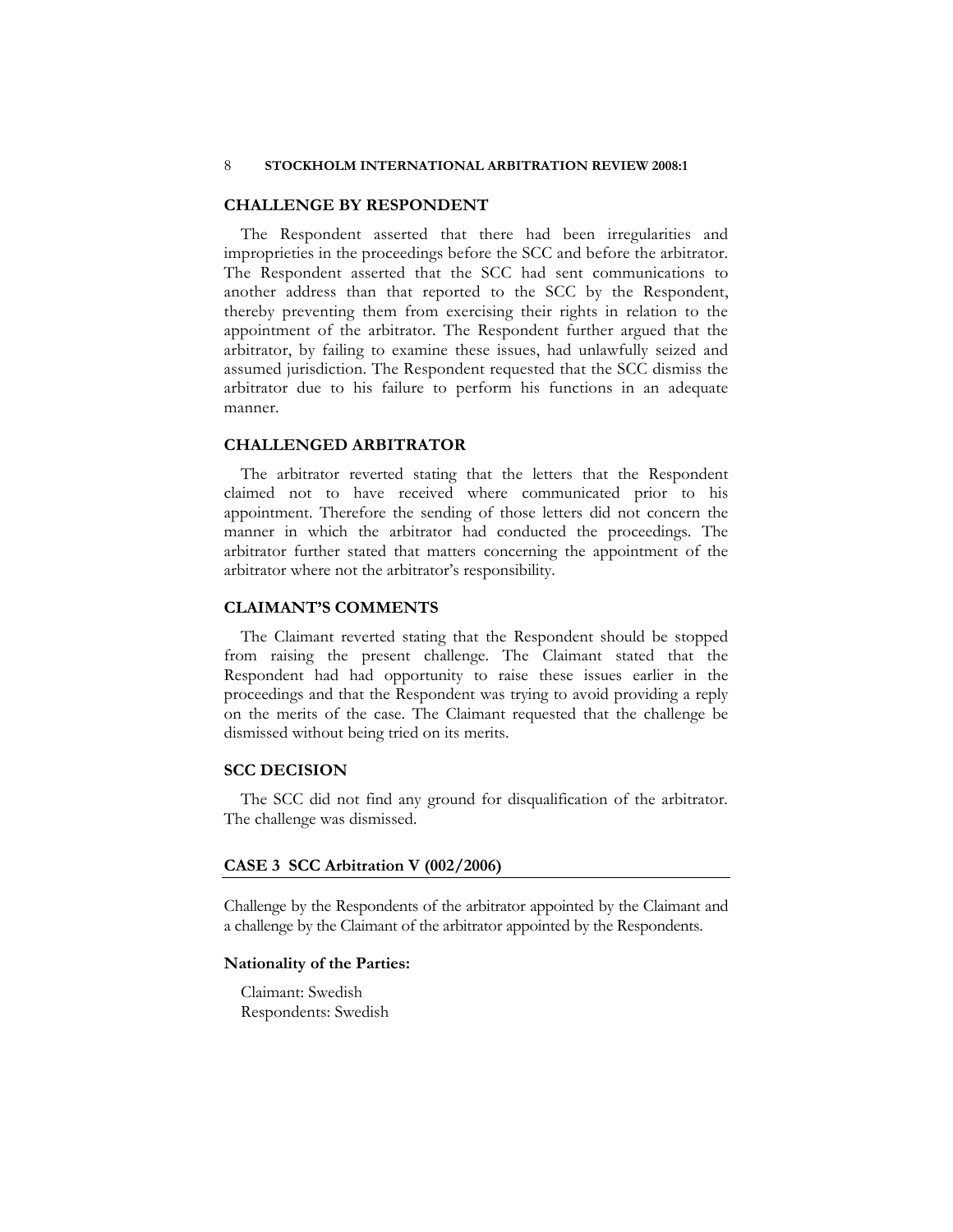# **Place of Arbitration:**

Stockholm

#### **Nationality of the Arbitrators:**

 Chairperson: Swedish Co-arbitrator: Swedish Co-arbitrator: Swedish

### **Applicable Rules:**

SCC Rules

#### **Language:**

Swedish

### **Applicable section in the IBA Guidelines:**

The situations described below can be found on the Orange List, section 3.3.6. The section addresses the situation in which a close personal friendship exists between an arbitrator and a counsel of one party.

#### **FACTS**

One of the Respondents had entered into a franchising agreement with the Claimant. The Claimant initiated arbitration against the franchisee company as well as the private person owning and controlling the franchisee company claiming that the franchisee company had violated the agreement by not paying the daily statement and also by burdening the accounting with non businessrelated expenses. The Claimant appointed its arbitrator in the request for arbitration. The Respondents later jointly appointed their arbitrator. The arbitrator appointed by the Respondents disclosed in his Confirmation of Acceptance form that he had worked for 12 years in the law firm of the Respondents' counsel. He left the firm seven years prior to the commencement of the present arbitration. He further disclosed that he had referred a client to the law firm of the Respondents' counsel in an unrelated matter three years ago. The arbitrator appointed by the Claimant did not make any disclosure. The Claimant challenged the arbitrator appointed by the Respondents. The Respondents challenged the arbitrator appointed by the Claimant.

#### **CHALLENGE BY CLAIMANT** (Challenge 1)

The Claimant stated that the fact that the law firm of the Respondents' counsel had employed the arbitrator for 12 years meant that the arbitrator was not untied and free of the parties and their counsel in a way that can be required by an arbitrator. The Claimant therefore requested that the arbitrator be released from appointment in the arbitration.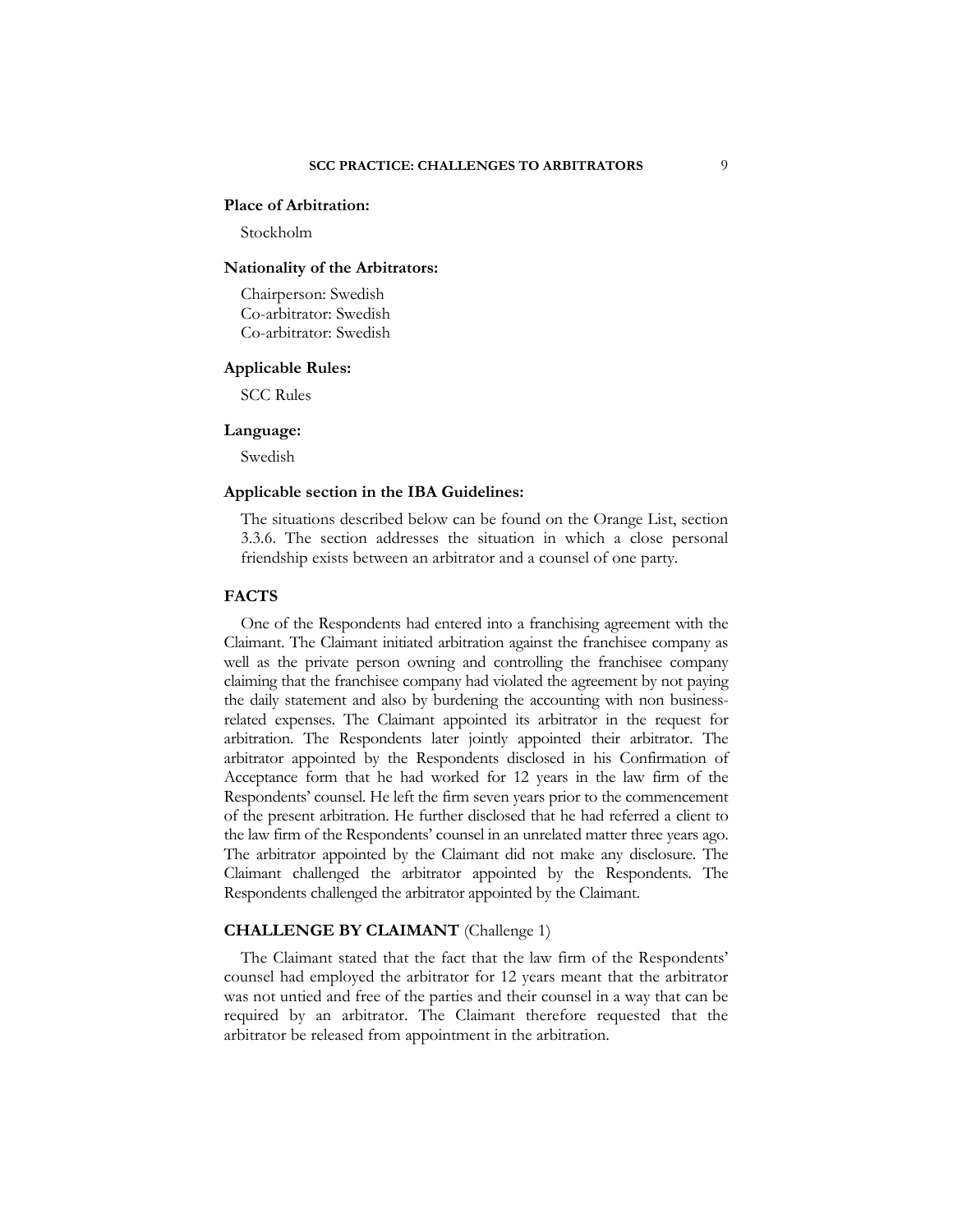### **CHALLENGED ARBITRATOR**

The challenged arbitrator commented on the challenge and stated that it is common that judges later become lawyers and that they appear as counsels in courts where they used to work.

The arbitrator also stated that one should assume that counsels appoint arbitrators whose qualifications and capacity are know to them. The Respondents' counsel knew that the arbitrator had attended a seminar on arbitration. The arbitrator attended the seminar during the course of his employment with the law firm of the Respondents' counsel.

### **SCC DECISION** (Challenge 1)

The SCC did not find any ground for disqualification of the arbitrator. The challenge was dismissed.

### **CHALLENGE BY RESPONDENTS (Challenge 2)**

The Respondents challenged the arbitrator on the grounds that the arbitrator had for four years been a partner of the law firm where the Claimant's counsel worked and that they assumed there would be a deep and long going friendship between the arbitrator and the Claimant's counsel. The Respondents cited a Swedish appellate court ruling4 to support that the facts would be enough to constitute bias if the relationship would be between the Claimant and the arbitrator.

# **CHALLENGED ARBITRATOR**

On a request by the Respondents the arbitrator answered specific questions put forward by the Respondents. The content of the answers disclosed that the arbitrator had received assignments from the law firm of the Claimant's counsel during the time in which he was a partner of the law firm. The content further disclosed that the arbitrator had experience with franchise agreements.

The arbitrator submitted further comments on the challenge. He stated that at the time he left the law firm of the Claimant's counsel, the counsel was not yet working at the firm. He denied that there was a deep and long going friendship between himself and the Claimant's counsel. To his knowledge, they had never met. He finally stated that in the court case cited by the Respondents the arbitrator was the legal representative for one of the parties to the dispute as well as a shareholder in the party. The arbitrator stated that he was neither the legal representative for the Claimant nor a shareholder in the Claimant.

 $\overline{a}$ 

<sup>4</sup> RH 1991:15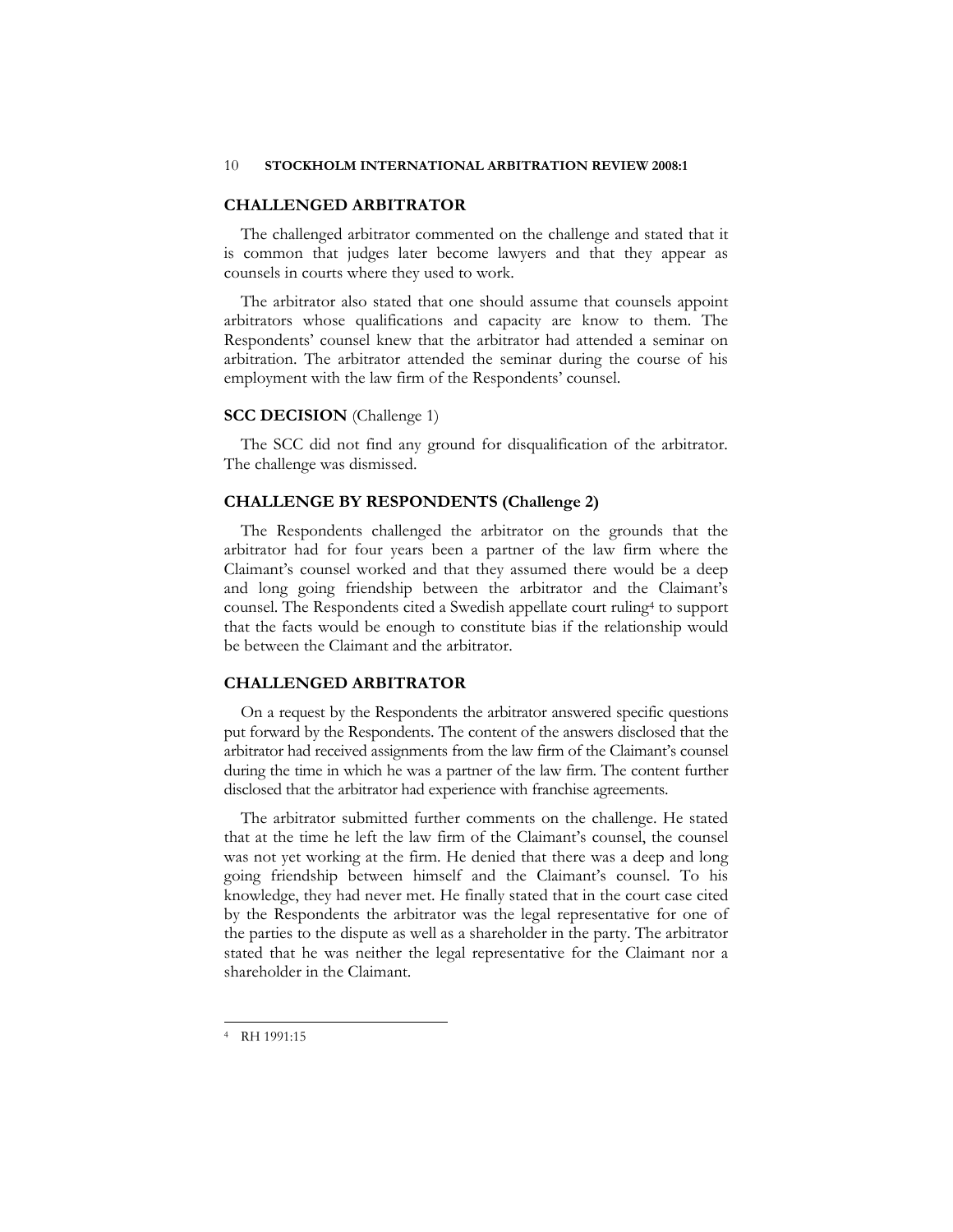### **CLAIMANT'S COMMENTS**

The Claimant confirmed that the Claimant's counsel and the arbitrator had never met. The Claimant stated that the challenge lacked connection with reality and should be viewed as an unfounded procedural challenge. The Claimant further did not understand the relevance of the court case cited by the Respondents. The Respondents had not even claimed that facts similar to the court case were present in this case.

# **SCC DECISION** (Challenge 2)

The SCC did not find any ground for disqualification of the arbitrator. The challenge was dismissed.

### **CASE 4 SCC Arbitration V (019/2006)**

Challenge by the Respondent of the arbitrator appointed by the Claimant

#### **Nationality of the Parties:**

 Claimant: Swedish Respondent: Swedish

### **Place of Arbitration:**

Stockholm

# **Nationality of the Arbitrators:**

 Chairperson: Swedish Co-Arbitrator: Swedish Co-Arbitrator: Swedish

### **Applicable Rules:**

SCC Rules

#### **Language:**

Swedish

# **Applicable section in the IBA Guidelines:**

The situation described below does not correspond to any of the specific situations described in the guidelines.

### **FACTS**

The Claimant had developed a support system for the Respondent. The system was designed to package products. The Claimant also did work to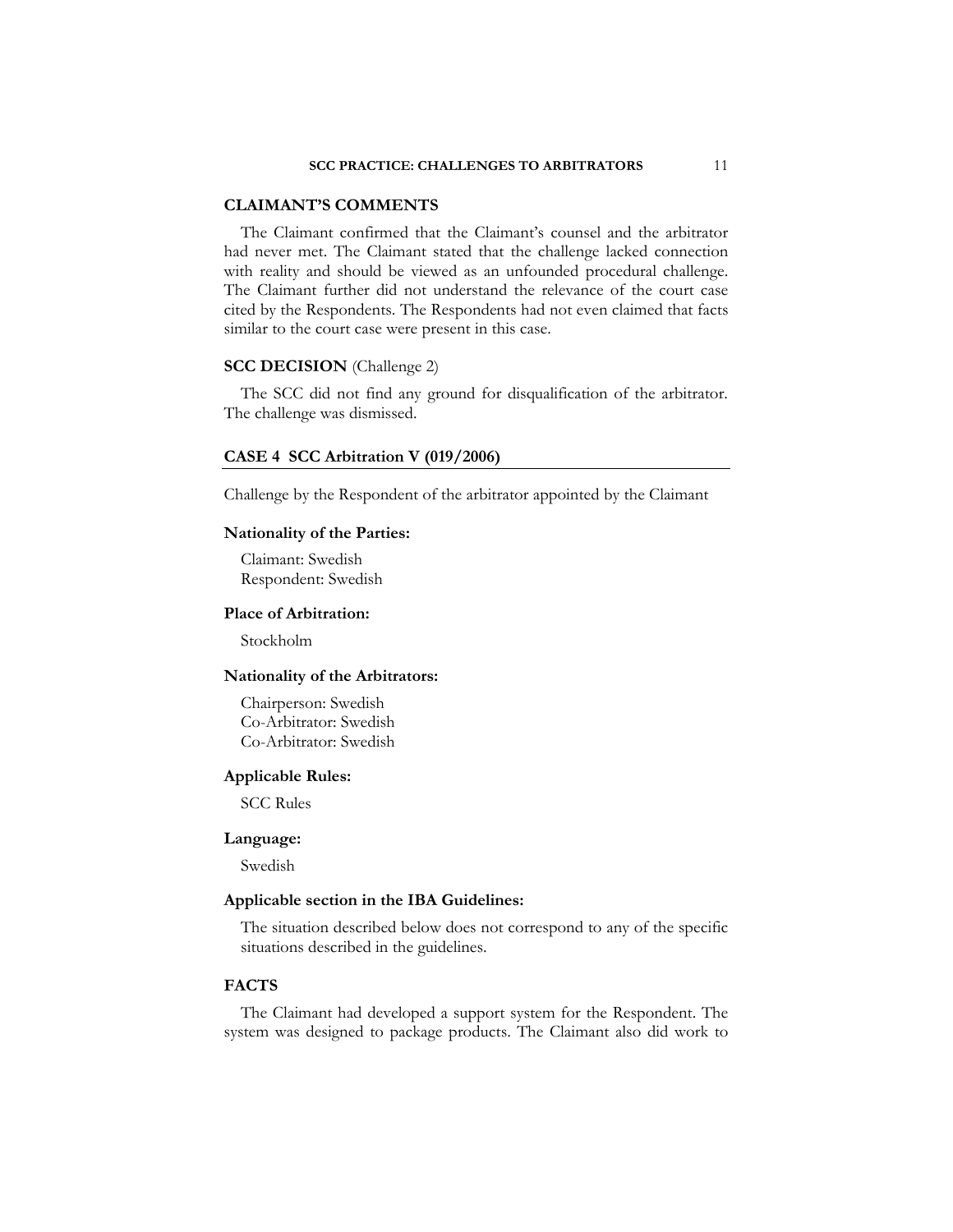integrate the developed system with the Respondent's business system. The Claimant initiated arbitration pursuant to the Respondent's failure to provide full payment for the system and the work done. The Claimant appointed its arbitrator in the request for arbitration. The Respondent challenged the arbitrator appointed by the Claimant ("the arbitrator").

# **CHALLENGE BY RESPONDENT**

The Respondent challenged the arbitrator on the ground that the arbitrator worked for a company that on several occasions had performed work for the Respondent. It was therefore likely that the arbitrator had knowledge about the workings within the Respondent company and the Respondent company's systems that might affect his impartiality and assessment of the case. The Respondent therefore requested that the arbitrator be released from appointment.

#### **CHALLENGED ARBITRATOR**

The arbitrator claimed that the challenge lacked basis. He recognized that the Respondent had been a client of the company in which he was employed. He further stated that he did not have knowledge about the workings within the Respondent company nor knowledge about their systems which could affect his impartiality. He stated that he did not have any knowledge about the workings of the Respondent company and let alone anything connected to this dispute. As far as he knew, the company in which he was employed did not possess any information remotely connected to this dispute.

### **CLAIMANT'S COMMENTS**

The Claimant stated that the reservations that the Respondent had raised against the arbitrator seamed to be based solely on the fact that the company in which the arbitrator was employed had at one or a few occasions been a supplier for the Respondent. The Claimant further argued that the Respondent had not claimed that the arbitrator had had any actual involvement in the relations between his company of employment and the Respondent Company. The Respondent had not claimed that the arbitrator in any other way had gained actual knowledge about the Respondent Company nor the dispute that could affect his impartiality as arbitrator. The Claimant stated that the challenge therefore lacked basis.

### **SCC DECISION**

The SCC did not find any ground for disqualification of the arbitrator. The challenge was dismissed.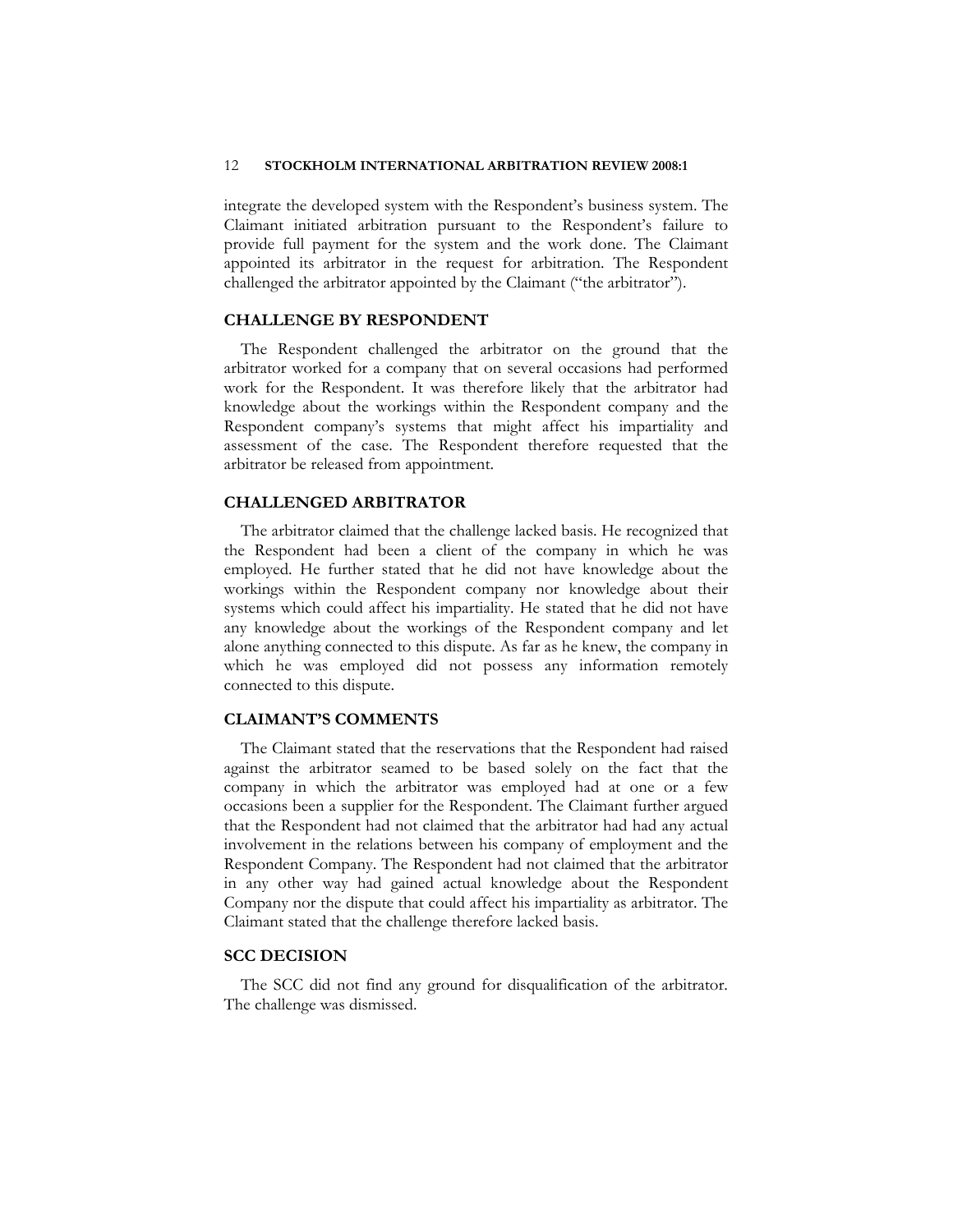### **CASE 5 SCC Arbitration V (046/2007)**

Challenge by the Respondent of the arbitrator appointed by the Claimant

### **Nationality of the Parties:**

 Claimant: Icelandic Respondent: Swedish

### **Seat of Arbitration:**

Stockholm

### **Nationality of the Arbitrators:**

 Chairperson: Swedish Co-Arbitrator: Swedish Co-Arbitrator: Swedish

### **Applicable Rules:**

SCC Rules

### **Language:**

English

 $\overline{a}$ 

# **Applicable section in the IBA Guidelines:**

The situation described below can be found on the Orange List, section 3.1.1. The section addresses the situation in which the arbitrator has within the past three years served as counsel for one of the parties or an affiliate of one of the parties or has previously advised or been consulted by the party or an affiliate of the party making the appointment in an unrelated matter, but the arbitrator and the party or the affiliate of the party have no ongoing relationship.5

<sup>&</sup>lt;sup>5</sup> In the case described it is not the party making the appointment that has had the described relationship but instead the other party.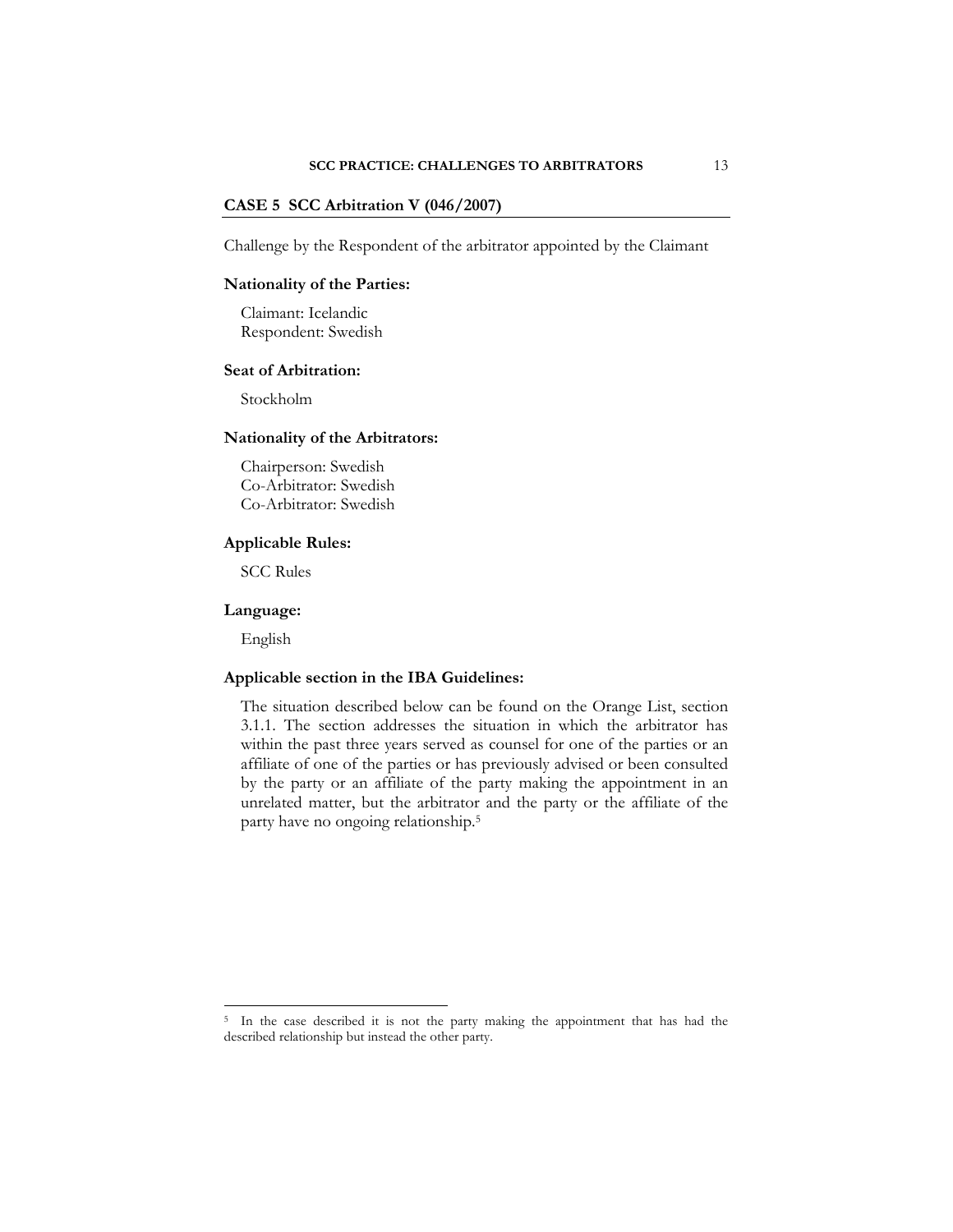### **FACTS**

The parties had entered into a shareholders agreement. The Claimant initiated arbitration and claimed that the Respondent by transferring the ownership of its holdings in the company to a third party had breached the shareholders agreement. The Claimant appointed its arbitrator in the request for arbitration. The arbitrator disclosed, in his Confirmation of Acceptance form, that he had given a legal opinion in a pending arbitration between the Respondent and a group company of the Respondent, on behalf of the group company. The Respondent challenged the arbitrator appointed by the Claimant ("the arbitrator").

### **CHALLENGE BY RESPONDENT**

The Respondent challenged the arbitrator on the grounds disclosed by the arbitrator in his Confirmation of Acceptance form. The Respondent argued that it would be unfortunate and unsuitable if one of the arbitrators in the present arbitration were engaged as a legal expert for any of the two group companies engaged in the other arbitration. Clearly, the Respondent could not have appointed the arbitrator (or any other of the legal experts appearing for one or the other of the group companies in the other arbitration) in the present arbitration. The unsuitableness of the arbitrator remained even though it was the Claimant who appointed the arbitrator. The Respondent stated that it was therefore obliged to challenge the appointment of the arbitrator and requested that the SCC Board decide the issue. The Respondent pointed out that it was not suggesting any actual bias on the part of the arbitrator.

### **CHALLENGED ARBITRATOR**

The arbitrator stated that he did not wish to comment on the challenge.

# **CLAIMANT'S COMMENTS**

The Claimant contested the challenge on the ground that the other pending arbitration was completely unrelated to the present arbitration both with regard to factual and legal circumstances. The Claimant argued that any bias had to consist of actual or specific circumstances giving rise to reasonable doubt of the prospective arbitrator's objectiveness and not just some sort of abstract or theoretical bias based on principles. The arbitrator had stated that he had delivered a legal opinion as an expert but not acted as counsel to a party in any way involved in the present matter.

The Claimant also pointed out that a person suggested as arbitrator had previously not been considered biased or impartial if such person prior to his appointment had made his position clear regarding certain legal matters in literature or journals.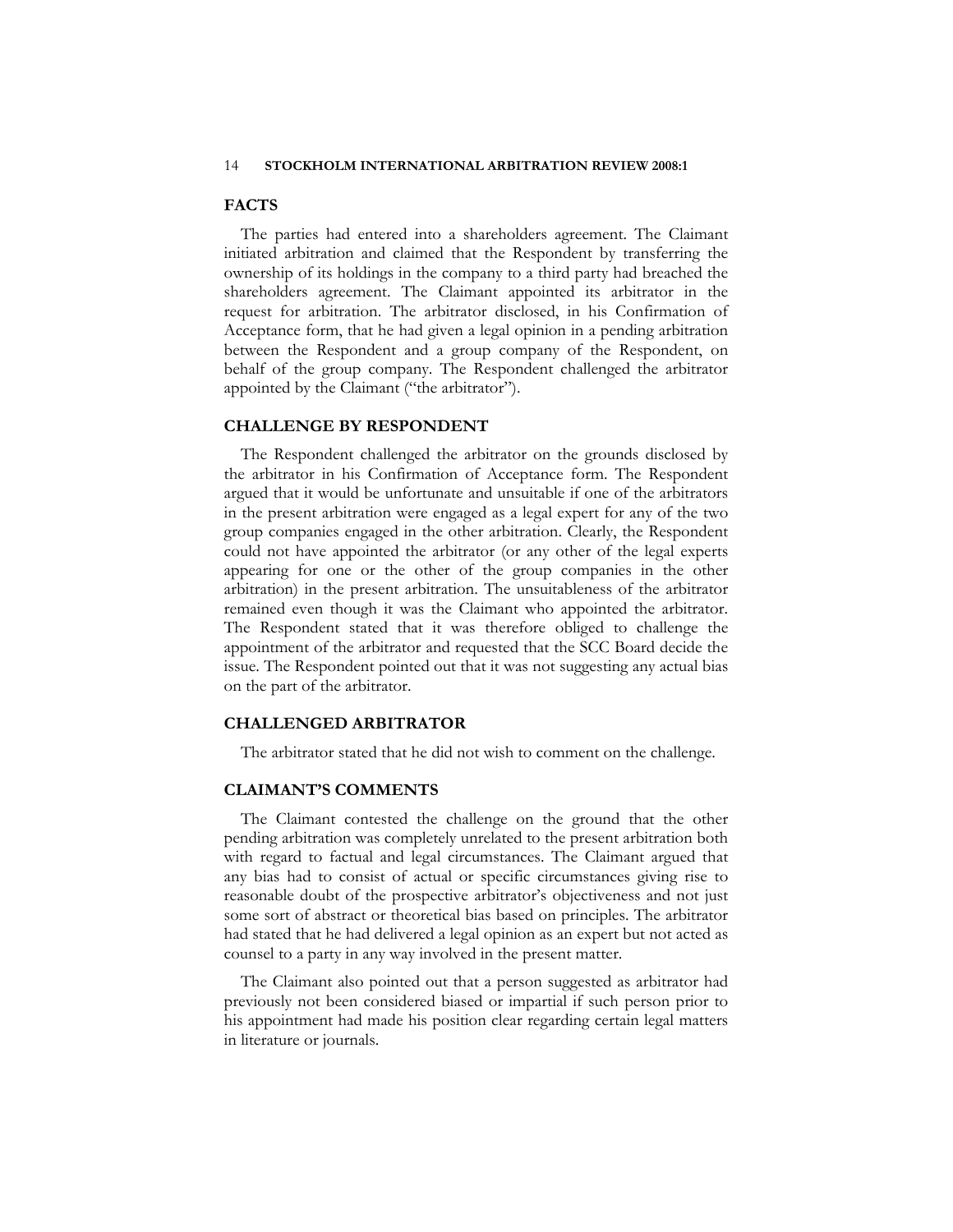The Claimant further expressed lack of understanding for the argument made by the Respondent that the Respondent could not have appointed the arbitrator.

The Claimant also stated that the fact that the Respondent had expressly stated that it did not suggest any actual bias on the part of the arbitrator should be sufficient to determine that there were no circumstances that hindered the appointment of the arbitrator.

The Claimant also disclosed, since the Respondent had raised the issue regarding the arbitrator's impartiality, that according to the arbitrator, the arbitrator during the first six months in 2004 had assisted one of the counsels in the other pending arbitration. Since this professional relationship ended three years prior to the commencement of this arbitration the arbitrator had not viewed it as relevant for his participation as arbitrator in this arbitration.

### **SCC DECISION**

The challenge to the arbitrator was sustained. The arbitrator was released from the appointment.

#### **CASE 6 SCC Arbitration V (081/2007)**

Challenge by the Claimant of the arbitrator appointed by the Respondent

### **Nationality of the Parties:**

 Claimant: American Respondent: Russian

#### **Nationality of the Arbitrators:**

 Chairperson: Swedish Co-Arbitrator: Russian Co-Arbitrator: Russian

### **Applicable Rules:**

UNCITRAL Arbitration Rules

### **Language:**

English

#### **Applicable section in the IBA Guidelines:**

The situation described below does not correspond to any of the specific situations described in the guidelines.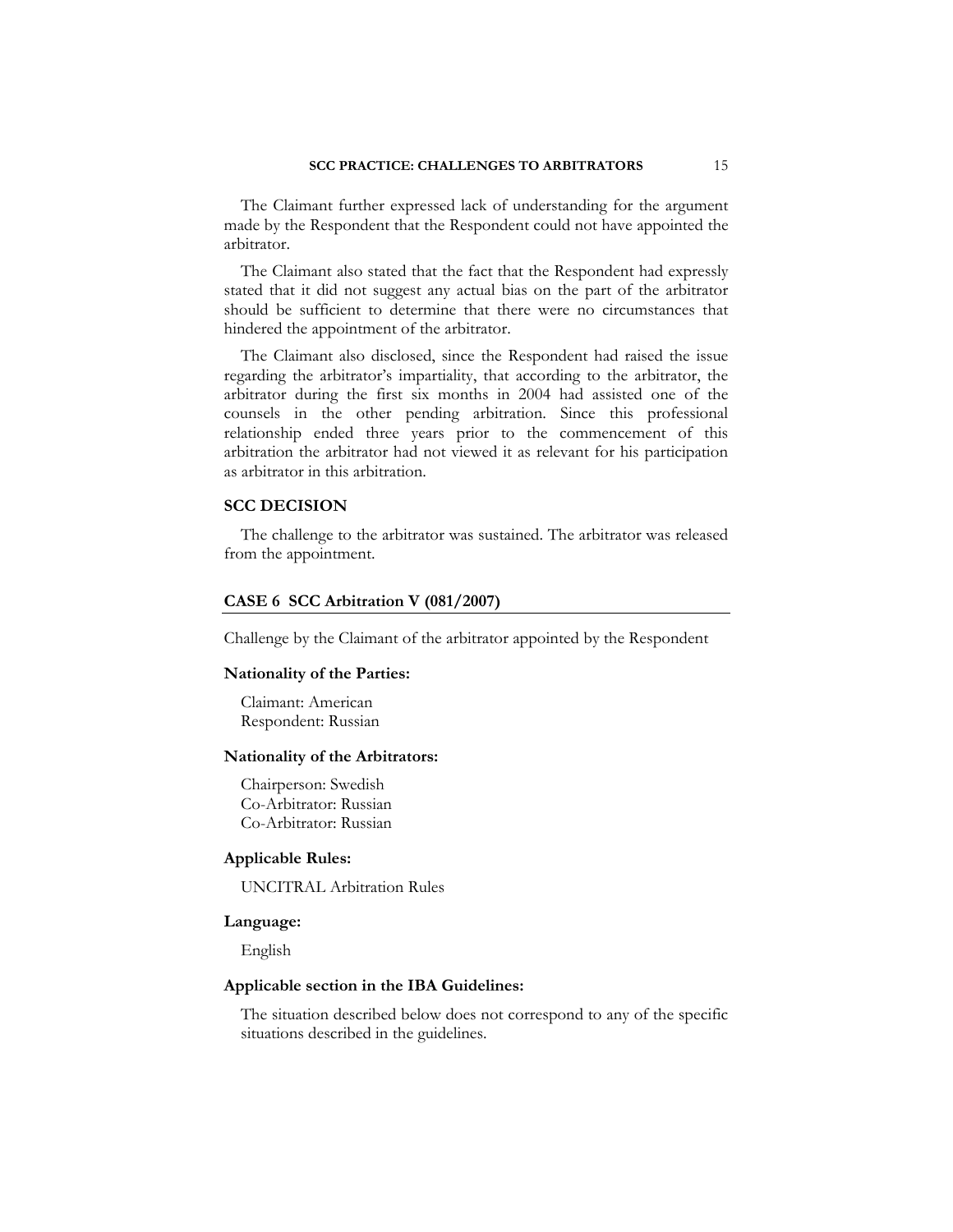# **FACTS**

The SCC served as appointing authority in accordance with the UNCITRAL Arbitration Rules. The Claimant challenged the arbitrator appointed by the Respondent ("the arbitrator").

### **CHALLENGE BY CLAIMANT**

The Claimant was a party to an arbitral proceeding administered by the International Commercial Arbitration Court of the Russian Federation (ICACRF). The arbitrator appointed by the Claimant in that proceeding was challenged because he acted as an expert for the Claimant in the present UNCITRAL proceeding.

According to the ICACRF Rules a challenge of an arbitrator shall be considered and resolved by the other members of the arbitral tribunal. If the arbitrators cannot reach an agreement the issue shall be decided by the Presidium of the ICACRF. The Presidium of the ICACRF examined the challenge and found that the challenge was already considered and resolved by the other members of the arbitral tribunal. The co-arbitrators had rejected the challenge. The Presidium therefore found that it lacked jurisdiction to decide over the issue.

At the same time, the Russian Arbitration Act entitles a party, whose challenge has been rejected, to apply to the president of the Russian Federation Chamber of Commerce and Industry (RFCCI) with a request to decide on the challenge. The challenging party applied to the abovementioned president. The president decided to satisfy the challenge and released the arbitrator.

The Claimant argued that the president's decision was made on the instruction of the Presidium of the ICACRF. The Claimant alleged that the president of the RFCCI solicited the views of the Presidium of the ICACRF. The Presidium of the ICACRF allegedly decided, despite of its earlier decision that it lacked jurisdiction on the matter, that the arbitrator should be released and communicated that decision to the president of the RFCCI. As the arbitrator appointed by the Respondent is a member of the Presidium of the ICACRF he may not be considered impartial in the present UNCITRAL proceeding.

# **CHALLENGED ARBITRATOR**

The arbitrator reverted and stated that after the decision was made that the ICACRF lacked jurisdiction to decide on the challenge there was a regular meeting of the ICACRF's Presidium. After the regular meeting some members of the Presidium expressed their views on the challenge. Their opinion on the challenge was given to the president of the RFCCI as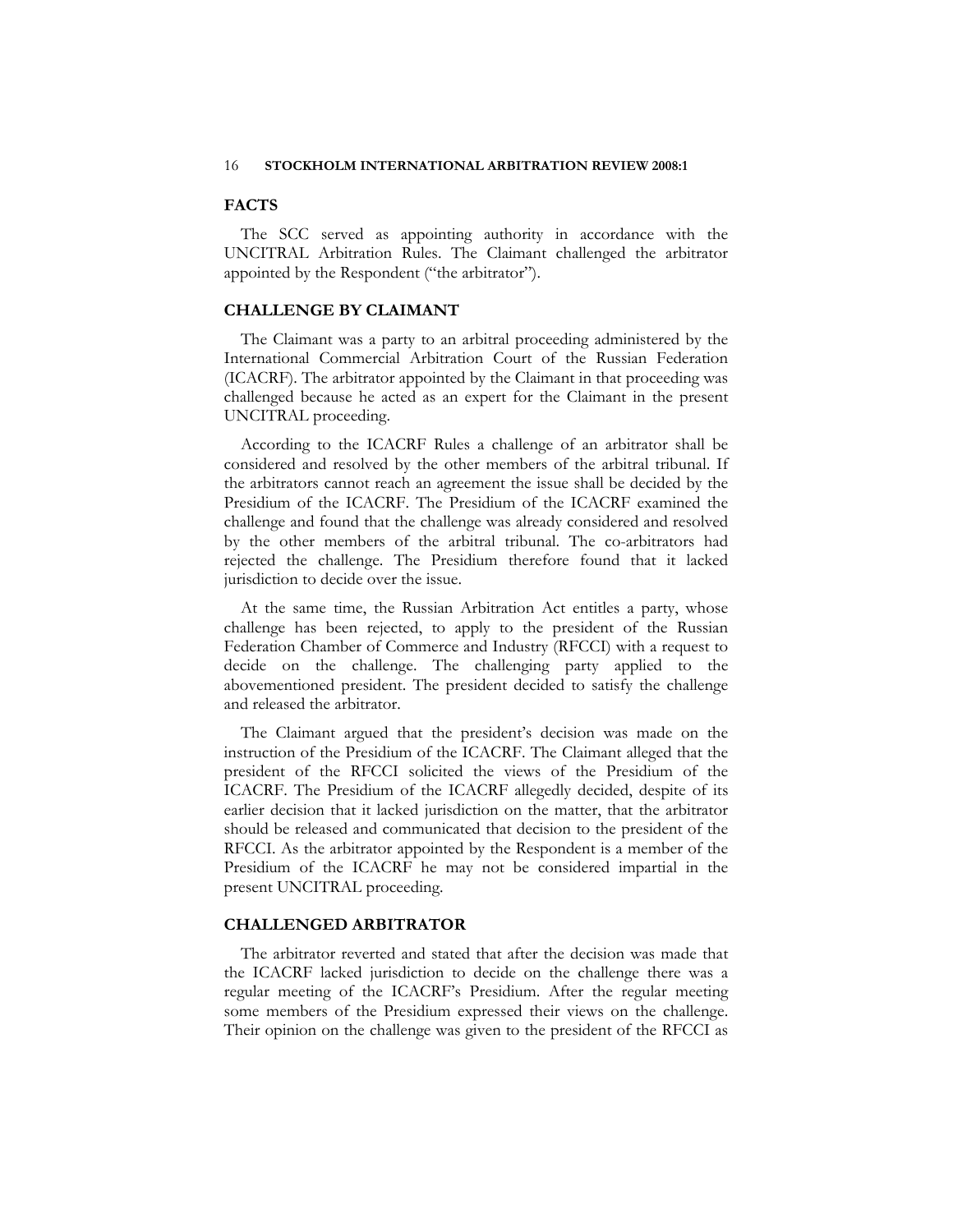arbitration specialists expressing their personal opinion. They stated their personal opinion on the request by the president of the RFCCI. The request was addressed not to the ICACRF Presidium but to its members individually.

The arbitrator stated that he neither took part in the discussion nor expressed any views on the matter due to a conflict of interest. No decision was taken on behalf of the Presidium, nor even put on ballot.

### **RESPONDENT'S COMMENTS**

The Respondent stated that the challenge was without merit. The mere disagreement of the Claimant with the merits of a procedural decision in a different matter in which the arbitrator had no involvement could in no way serve as a basis for removing the arbitrator in the present arbitration.

### **CLAIMANT'S REPLY**

The Claimant maintained that the request from the president of the RFCCI was addressed to the Presidium of the ICACRF and not to its members individually. The discussion on the challenge was noted in the minutes of the meeting of the ICACRF and even if the arbitrator did not take part in the discussion on the challenge it did not limit his responsibility for the legal consequences the decision by the Presidium had caused the Claimant.

### **SCC DECISION**

The SCC did not find any ground for disqualification of the arbitrator. The challenge was dismissed.

### **Brief comments**

One should be cautious to draw far-reaching conclusions based on the few challenges made during the examined time period. But a reason for the relatively high number of challenges, in relation to the caseload, in 2005 compared to 2006 and 2007 may be that three of the challenges during 2005 originated from the same case and an additional four originated from the same arbitrator and the same ground for challenge in four cases handled in parallel. It is therefore possible to view it as though the effective number of challenges during 2005 were six instead of 11.

Even taking into consideration the abovementioned the number of challenges, in relation to the caseload, has been decreasing. A part of the reason for fewer challenges in the latest years appear to be that there were fewer challenges made which were aimed at obstructing the proceedings. In